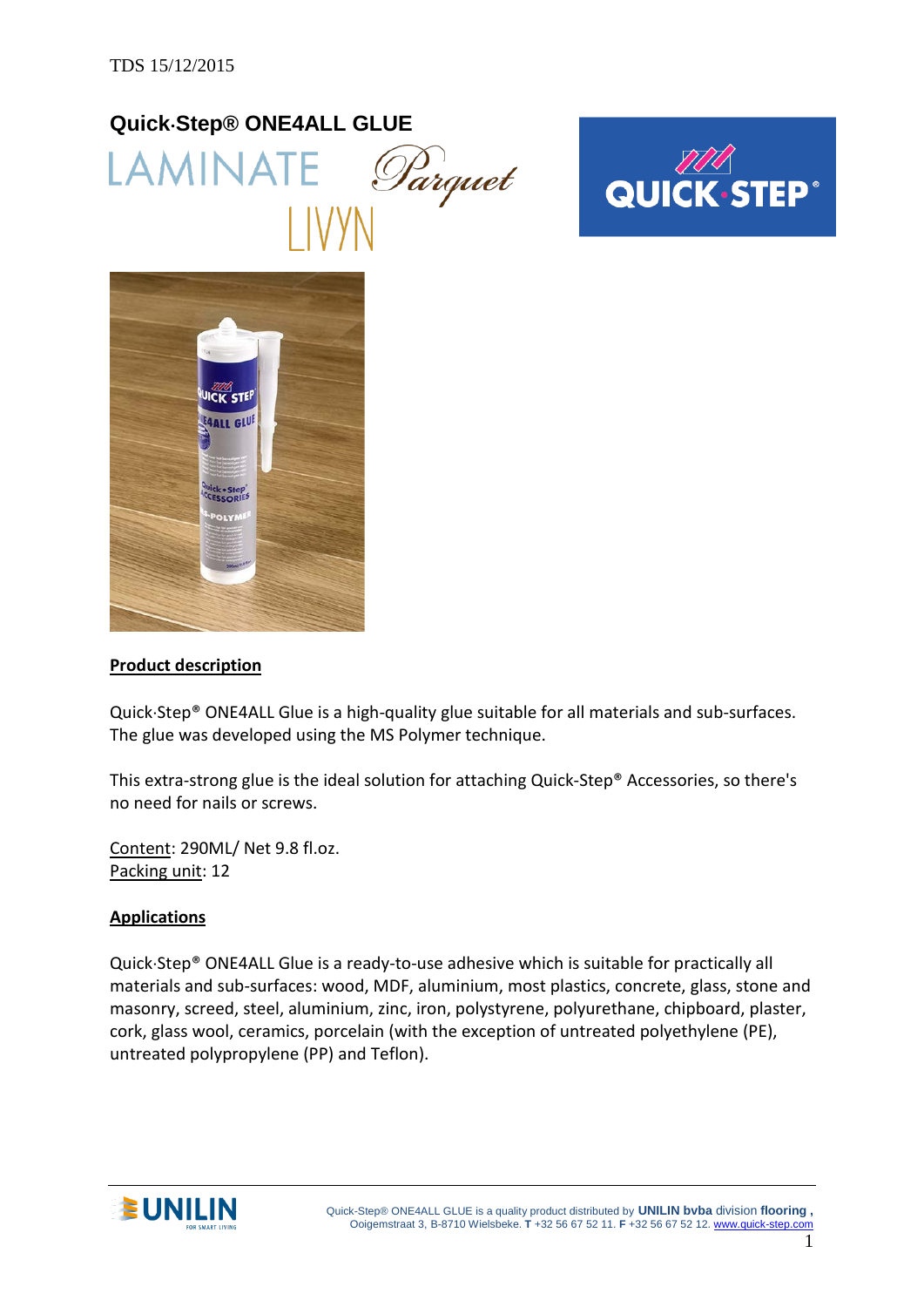This glue has a high filling capacity and can be used to level out minor unevenness in the sub-surface. In addition, the glue hardens with the help of the humidity in the air, which ensures excellent bonding on both porous and non-porous materials.

In other words, Quick-Step® ONE4ALL glue is the ideal solution for easily attaching:

- $\sqrt{\ }$  Skirting boards to the wall
	- (there's no need for nails or screws)
- $\sqrt{\ }$  The rail of the Incizo profile to the sub-surface (see installation instructions for the Incizo profile)
- $\sqrt{\ }$  The stair profile (see instructions for the stair profile)

## **Characteristics**

Wood is the most important raw material used for your Quick⋅Step® floor. Wood expands and contracts when it is subject to temperature variations. Once it has hardened, Quick⋅Step® ONE4ALL Glue continues to stick under all possible conditions, thanks to its excellent characteristics:

<sup>√</sup> Very high initial bond strength

Quick⋅Step® ONE4ALL Glue is characterised by very high bond strength, which means that no support is necessary when gluing.

 $\sqrt{ }$  Permanent elasticity

Quick⋅Step® gives you a lifetime warranty on the elasticity of the product (see the Quick-Step warranty conditions).

 $\sqrt{ }$  Suitable for materials under pressure

Quick⋅Step® ONE4ALL Glue easily withstands all stresses and vibrations and absorbs the movement of glued materials.

- $\sqrt{\phantom{a}}$  Very high final strength
- $\sqrt{\phantom{a}}$  Hardens quickly

Capable of supporting a light load after 1 hour, and can be walked on after 24 hours.

 $\sqrt{ }$  Resistant to all weather influences

Quick⋅Step® ONE4ALL Glue is extremely resistant to weather conditions and UV rays.

The glue easily withstands temperature variations between -40°C and +90°C/-40°F and 194°F.

- √ Filling power
- √ Paintable

Quick⋅Step® ONE4ALL Glue dries fast and can be painted with practically all water-



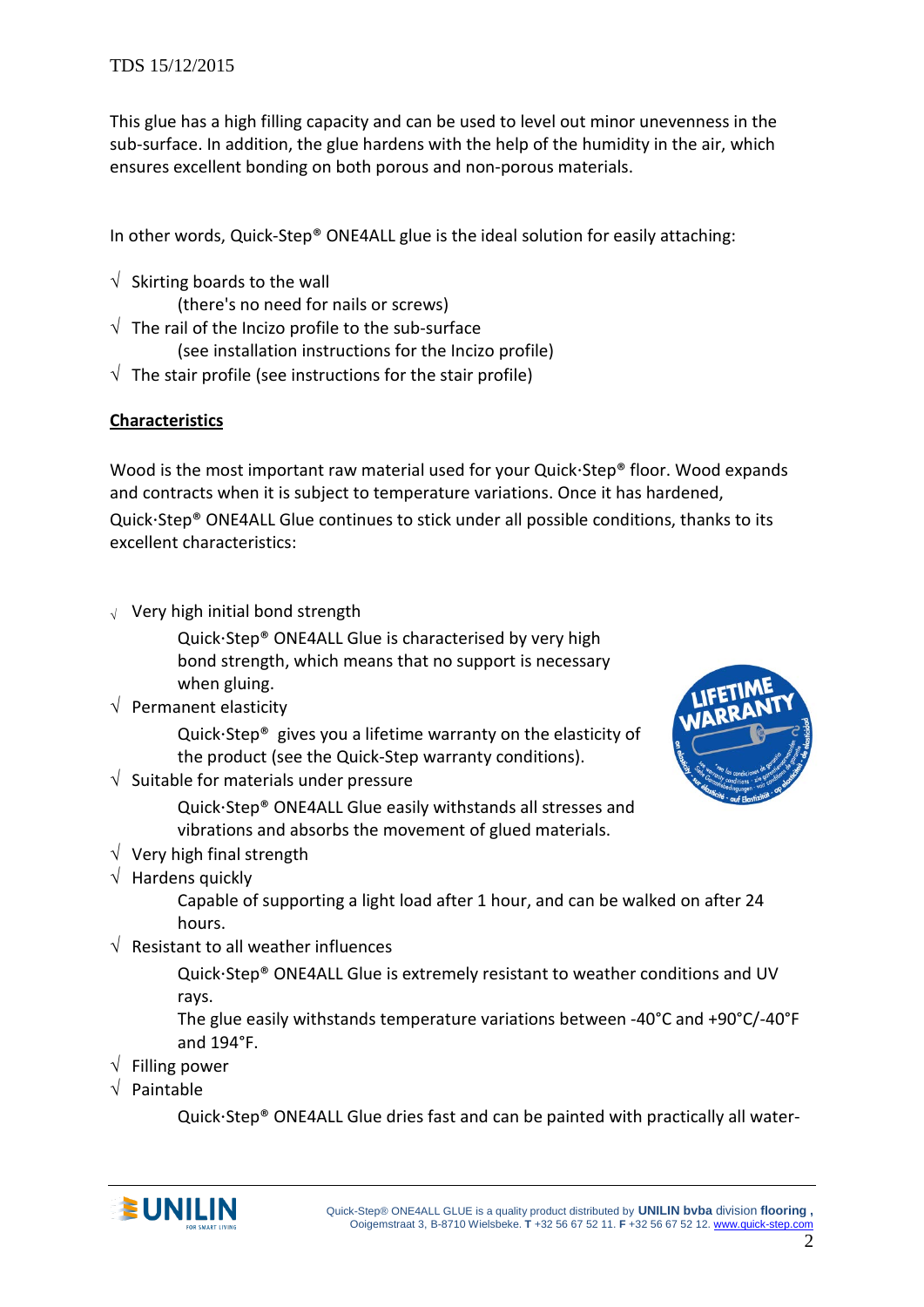based latex and acrylic paints (alkyd resin paints may sometimes cause drying problems, and it is recommended to perform some tests first).

- $\sqrt{ }$  Solvent-free and very safe to use
- √ User-friendly

The product is tack-free. The glue comes out of the tube easily, even in cold conditions.

In addition, the glue does not cause any stains when used in combination with Quick⋅Step® and the glue is practically odour-free.

 $\sqrt{ }$  Can be used on damp sub-surfaces

Note: this glue is not suited for constant exposure to water.

#### **Instructions**



The Quick⋅Step® ONE4ALL Glue is applied to a clean, dust-free and grease-free sub-surface. Irregularities such as glue residue, etc. should first be removed. The product is preferably applied between +5°C and +30°C/41°F and 86°F.

Apply the glue with a paste gun in streaks or dots, depending on the application.

When attaching Quick⋅Step® accessories, we recommend both methods. For larger surfaces (such as bathroom mirrors), we recommend applying vertical streaks every 10cm/3.9 In. Note: Using too much glue may result in weaker bonding.

Position the material you want to glue correctly and press firmly. This pressure determines the final bond strength of the glue.

You can correct the position for approx. 5 min.

Remove excess glue preferably with thinners.

Light pressure can be applied to the glued surface after 1 hour and you can walk on it after 24 hours.

#### **Technical characteristics**

Consult the technical data sheet.

#### **Storage life**

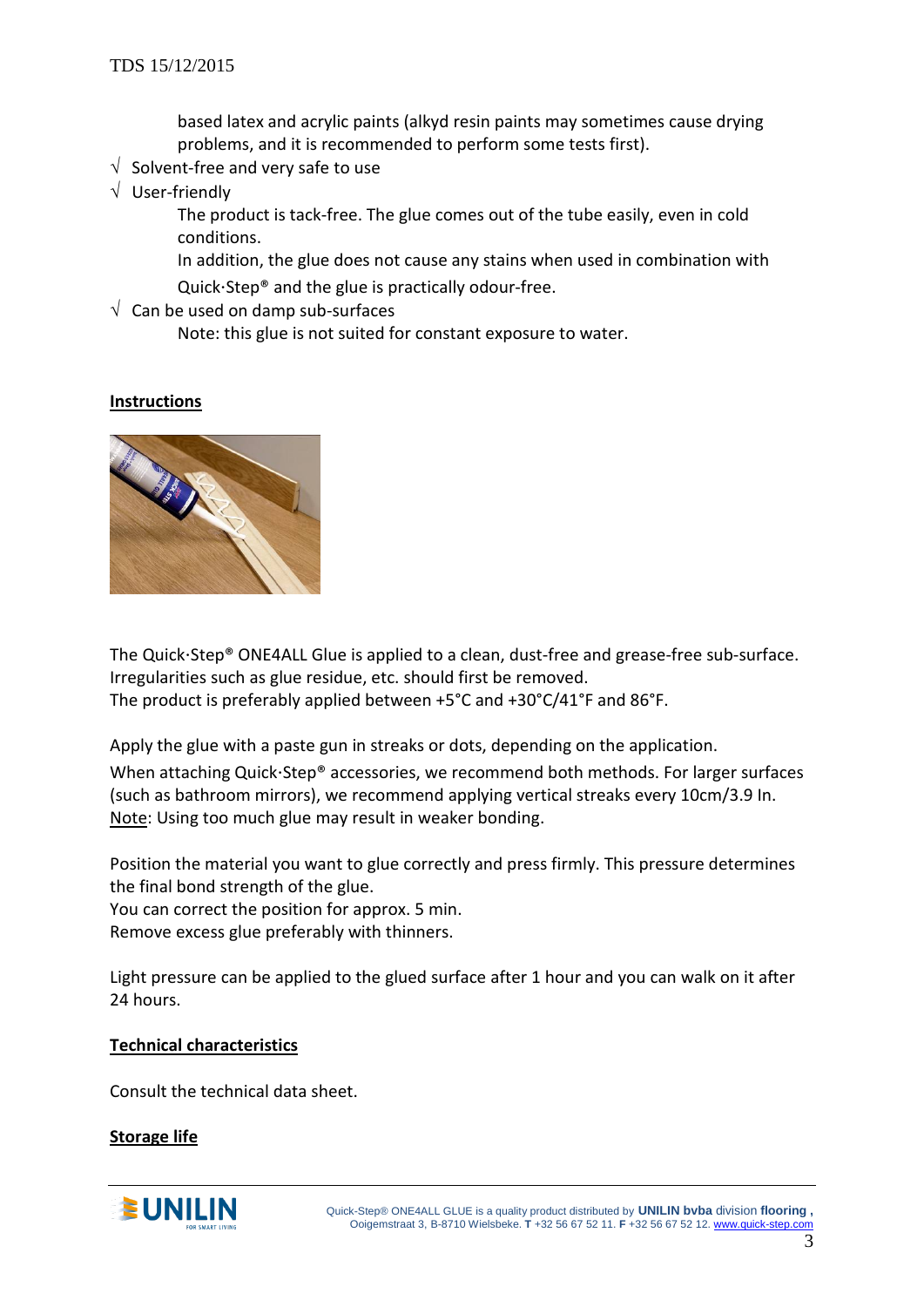Storage life is min. 12 months after the production date (see batch code), if kept in unopened packaging in a dry and cool place at temperatures between +5°C and +25°C /41°F and 77°F. Limited storage life once opened.

#### **Technical details:**

| <b>Hybrid Polymer</b>                  |
|----------------------------------------|
| Permanent paste                        |
| Polymerisation by means of atmospheric |
| humidity                               |
| 50 $±5$ Shore A                        |
| $1.52$ g/ml                            |
| Approx. 5 min.                         |
| 5 min                                  |
| 20 min (after firm pressing)           |
| 4mm/24h                                |
| -40°C to +90°C                         |
| >75%                                   |
| ±20%                                   |
| 30 kg/cm <sup>2</sup>                  |
| 38 kg/cm <sup>2</sup>                  |
| 200%                                   |
|                                        |

(\*) these values may vary depending on environmental conditions such as temperature, humidity and the type of substrate. The indicated values have been measured at a temperature of 20°C and atmospheric humidity of 65%.

#### **Description:**

Quick⋅Step® ONE4ALL Glue Turbo is a high-quality adhesive suitable for all materials and sub-surfaces. This extra-strong glue is the ideal solution for attaching Quick Step® solutions, so there's no need for nails or screws. Quick⋅Step® ONE4ALL Glue Turbo was developed using the hybrid polymers technique. It combines permanent elasticity with a very high initial tack and is suitable for materials under stress.

#### **Application:**

Quick⋅Step® ONE4ALL Glue Turbo is the ideal solution for easily attaching Quick⋅Step® solutions:

- effective installation of the Incizo stair profile.
- attachment of the rail of the Incizo profile to the sub-surface.
- attachment of the skirting-boards to the wall.
- …

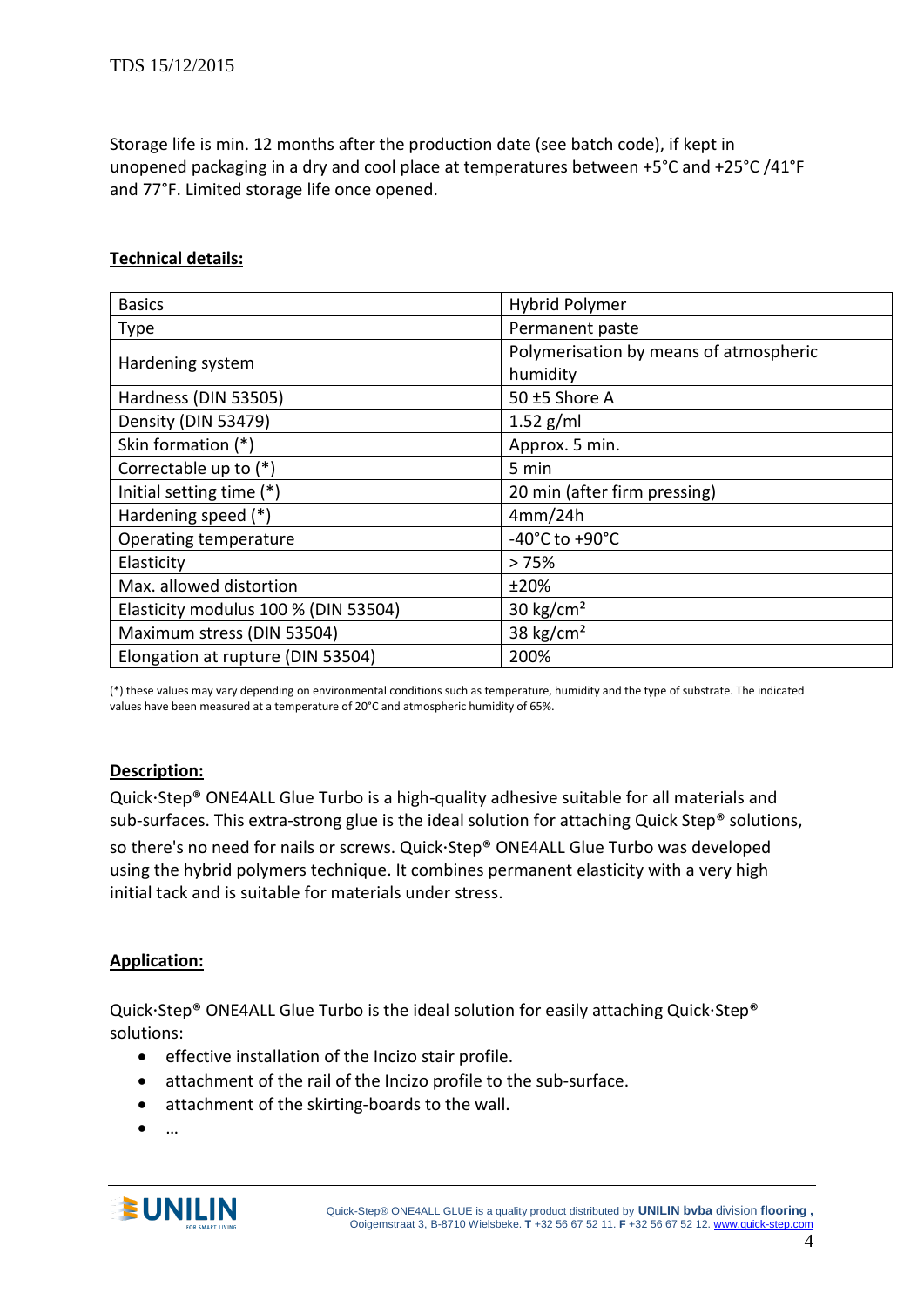This ready-to-use adhesive can be applied on all materials and sub-surfaces: wood, MDF, aluminium, most plastics, concrete, glass, stone and masonry, screed, steel, zinc, iron, polystyrene, polyurethane, chipboard, plaster, cork, glass wool, ceramics, porcelain (with the exception of untreated PE, untreated PP and Teflon).

The sub-surface must be clean and free of dust and grease. The glue can be used on damp sub-surfaces but permanent water load is not possible. Wood is the main raw material of your floor and consequently high humidity levels must be avoided. We recommend that a bonding test always be performed.

#### **Characteristics:**

- Easy to squeeze out
- Permanent elasticity (Quick⋅Step® gives you a lifetime warranty on the elasticity of the product . See the Quick⋅Step® warranty conditions).
- Very high tear resistance
- Suitable for materials under stress
- High initial tack which means materials generally can be glued without pressure.
- Very high final strength (without primer)
- Hardens fast
- Initial setting time: 20 min. (on a porous subsoil)
- Can be loaded after 3 hours (on a porous subsoil)
- Weather-proof
- Filling capacity
- Paintable with most of the water-based latex and acrylic paints (\*)
- Solvent-free
- Does not contain isocyanates or silicones
- Practically odourless
- Can be used on damp sub-surfaces

(\*)Quick-Step recommends to carry out a compatibility test.

### **Colours:** White

**Packaging:** 290 ml tube, packed per 12 units

#### **Storage life:**

Storage life is min. 12 months after the production date (see batch code), if kept in unopened packaging in a dry and cool place at temperatures between +5°C and +25°C. Store in a frost-free place. Limited storage life once opened.